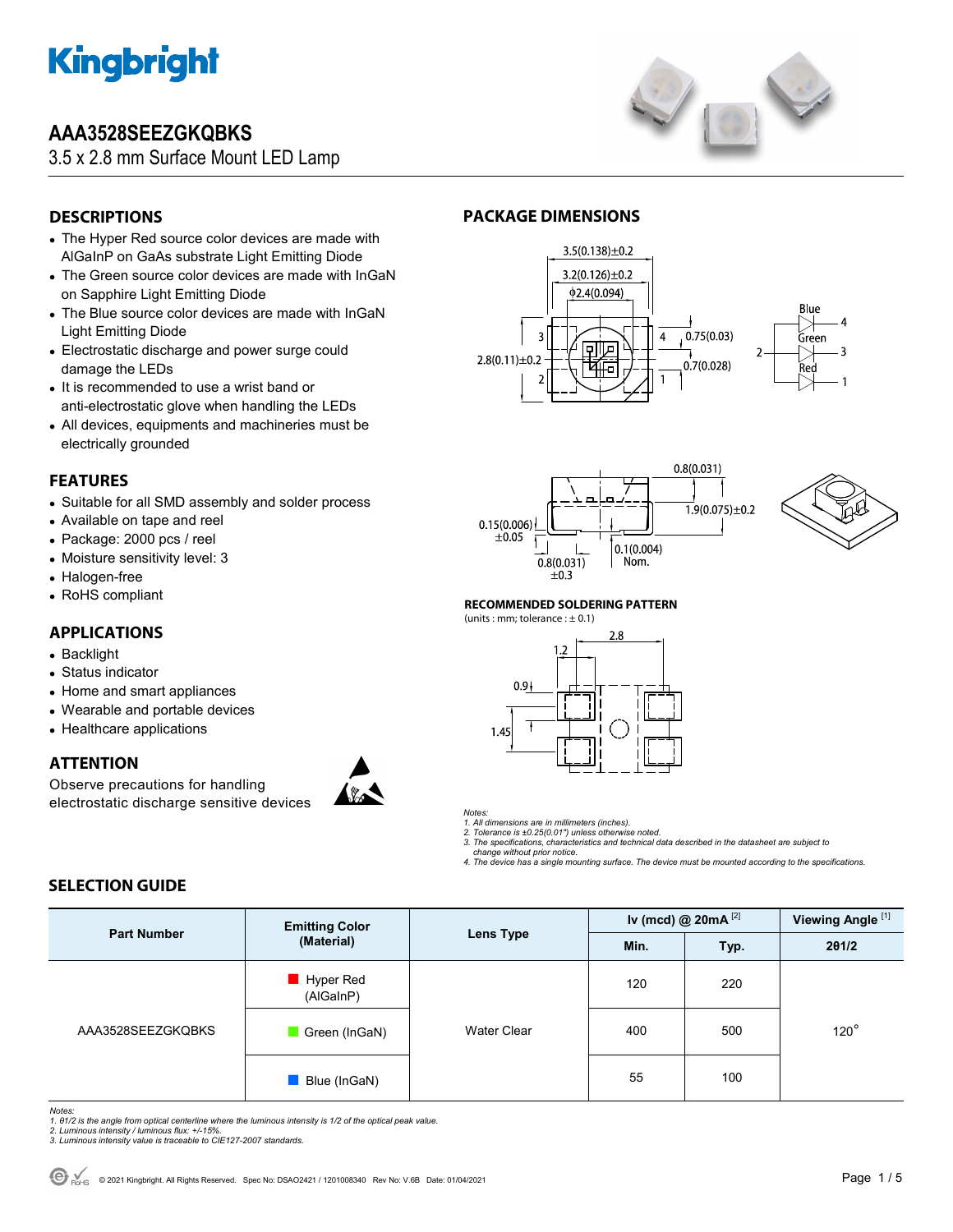## **ELECTRICAL / OPTICAL CHARACTERISTICS at T<sub>A</sub>=25°C**

| <b>Parameter</b>                                                                            |                                |                                          | Value                      |                          |                       |  |
|---------------------------------------------------------------------------------------------|--------------------------------|------------------------------------------|----------------------------|--------------------------|-----------------------|--|
|                                                                                             | Symbol                         | <b>Emitting Color</b>                    | Typ.                       | Max.                     | Unit                  |  |
| Wavelength at Peak Emission $I_F$ = 20mA                                                    | $\lambda_{\rm peak}$           | <b>Hyper Red</b><br>Green<br><b>Blue</b> | 630<br>515<br>460          |                          | nm                    |  |
| Dominant Wavelength $I_F = 20mA$                                                            | $\lambda_{dom}$ <sup>[1]</sup> | <b>Hyper Red</b><br>Green<br>Blue        | 621<br>525<br>465          |                          | nm                    |  |
| Spectral Bandwidth at 50% $\Phi$ REL MAX<br>$I_F = 20mA$                                    | Δλ                             | <b>Hyper Red</b><br>Green<br><b>Blue</b> | 20<br>35<br>25             | $\overline{\phantom{a}}$ | nm                    |  |
| C<br>Capacitance                                                                            |                                | <b>Hyper Red</b><br>Green<br><b>Blue</b> | 25<br>45<br>100            | $\overline{\phantom{a}}$ | pF                    |  |
| Forward Voltage $I_F$ = 20mA                                                                | $V_F$ <sup>[2]</sup>           | <b>Hyper Red</b><br>Green<br><b>Blue</b> | 2.0<br>3.3<br>3.3          | 2.5<br>4.1<br>4.0        | $\vee$                |  |
| Reverse Current ( $V_R$ = 5V)                                                               | $I_R$                          | <b>Hyper Red</b><br>Green<br><b>Blue</b> | $\overline{a}$             | 10<br>50<br>50           | μA                    |  |
| Temperature Coefficient of $\lambda_{peak}$<br>$I_F$ = 20mA, -10°C $\le T \le 85$ °C        | $TC_{\lambda peak}$            | Hyper Red<br>Green<br><b>Blue</b>        | 0.13<br>0.05<br>0.04       |                          | $nm$ /°C              |  |
| Temperature Coefficient of $\lambda_{\text{dom}}$<br>$I_F = 20$ mA, -10°C $\le T \le 85$ °C | $TC_{\lambda \text{dom}}$      | <b>Hyper Red</b><br>Green<br><b>Blue</b> | 0.06<br>0.03<br>0.03       | $\overline{\phantom{a}}$ | nm/°C                 |  |
| Temperature Coefficient of $V_F$<br>$I_F = 20$ mA, -10°C $\le T \le 85$ °C                  | TC <sub>V</sub>                | <b>Hyper Red</b><br>Green<br><b>Blue</b> | $-1.9$<br>$-2.9$<br>$-2.9$ |                          | $mV$ <sup>o</sup> $C$ |  |

*Notes: 1. The dominant wavelength (λd) above is the setup value of the sorting machine. (Tolerance λd: ±1nm. )* 

*2. Forward voltage: ±0.1V. 3. Wavelength value is traceable to CIE127-2007 standards.* 

*4. Excess driving current and / or operating temperature higher than recommended conditions may result in severe light degradation or premature failure.* 

# **ABSOLUTE MAXIMUM RATINGS at T<sub>A</sub>=25°C**

|                                              | Symbol                   | Value            |             |             |             |
|----------------------------------------------|--------------------------|------------------|-------------|-------------|-------------|
| <b>Parameter</b>                             |                          | <b>Hyper Red</b> | Green       | <b>Blue</b> | Unit        |
| Power Dissipation                            | $P_D$                    | 125              | 123         | 120         | mW          |
| Reverse Voltage                              | $V_R$                    | 5                | 5           | 5           | $\vee$      |
| Junction Temperature                         | $T_j$                    | 115              | 115         | 115         | $^{\circ}C$ |
| <b>Operating Temperature</b>                 | $T_{op}$                 |                  | $^{\circ}C$ |             |             |
| Storage Temperature                          | $T_{\text{stg}}$         | $-40$ to $+85$   |             |             | $^{\circ}C$ |
| DC Forward Current                           | IF.                      | 50               | 30          | 30          | mA          |
| Peak Forward Current                         | $I_{FM}$ <sup>[1]</sup>  | 195              | 150         | 150         | mA          |
| Electrostatic Discharge Threshold (HBM)      | $\overline{\phantom{a}}$ | 3000             | 450         | 250         | $\vee$      |
| Thermal Resistance (Junction / Ambient)      | $R_{th}$ JA $^{[2]}$     | 290              | 420         | 430         | °C/W        |
| Thermal Resistance (Junction / Solder point) | $R_{th}$ JS $^{[2]}$     | 120              | 250         | 270         | °C/W        |

*Notes:* 

1. 1/10 Duty Cycle, 0.1ms Pulse Width.<br>2. R<sub>th Ja</sub> ,R<sub>h JS</sub> Results from mounting on PC board FR4 (pad size ≥ 16 mm<sup>2</sup> per pad).<br>3. Relative humidity levels maintained between 40% and 60% in production area are recommende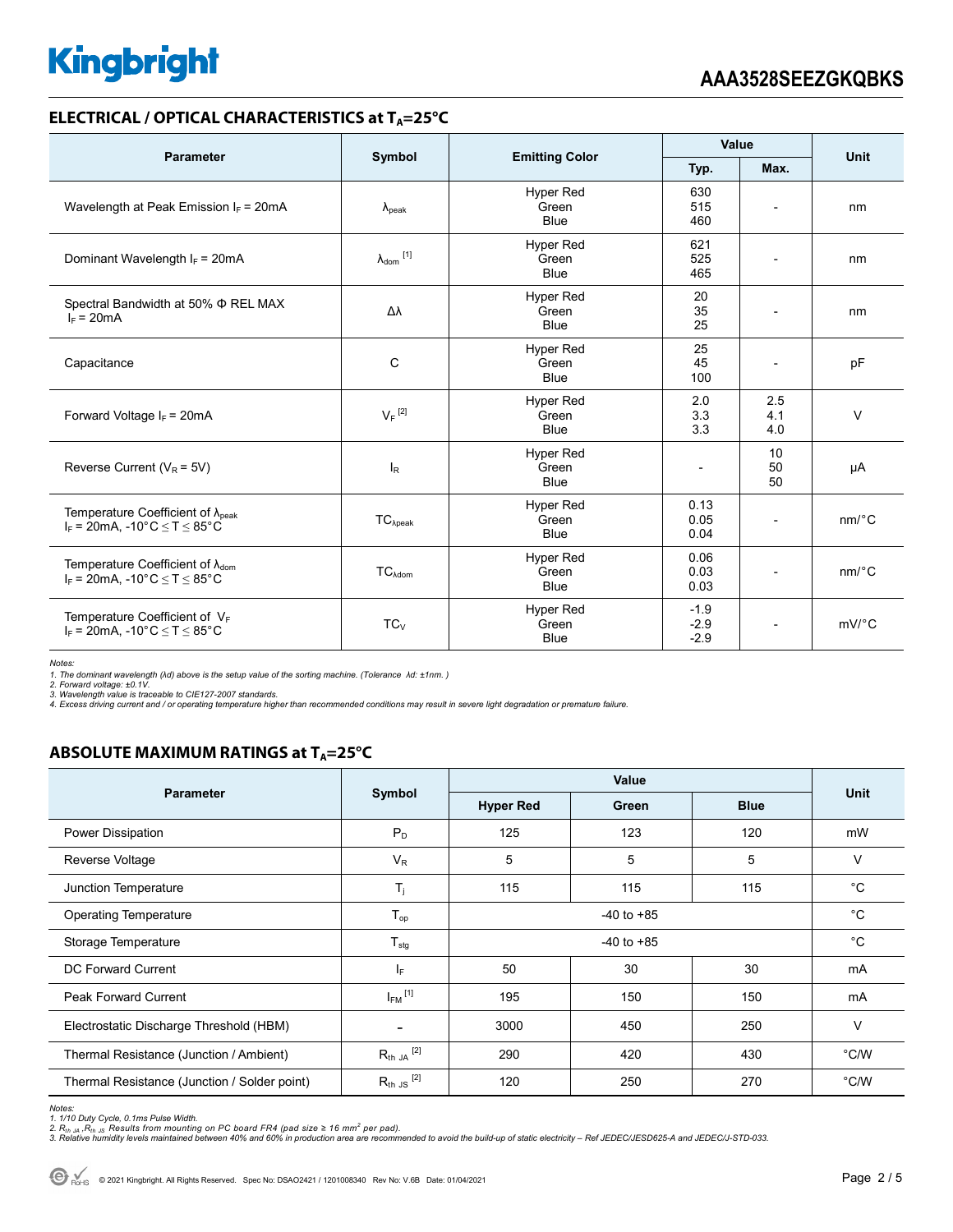# **AAA3528SEEZGKQBKS**

### **TECHNICAL DATA**







### **HYPER RED**





# **Ambient Temperature**



**Forward Current vs. Forward Voltage** 50  $T_a = 25 °C$  $40$ Forward current (mA) Forward current (mA) 30 20 10 0 2.0 2.4 2.8 3.2 3.6 4.0 Forward voltage (V)



 $T_a = 25 °C$ 

0.0 0.5 1.0 1.5 2.0 2.5

Luminous intensity normalised at 20 mA





# **Ambient Temperature**



**Forward Current vs. Forward Voltage**



**Luminous Intensity vs. Forward Current**

0 10 20 30 40 50

**BLUE** 

**GREEN** 

Forward current (mA)

 $T_a = 25 °C$ 

0 10 20 30 40 50

Forward current (mA)





**Ambient Temperature**



C RoHS © 2021 Kingbright. All Rights Reserved. Spec No: DSAO2421 / 1201008340 Rev No: V.6B Date: 01/04/2021 **Page 3 / 5 Page 3 / 5** 

Luminous intensity normalised at 20 mA

0.0 0.5 1.0 1.5 2.0 2.5

0.0 0.5 1.0 ≨ <sup>1.5</sup><br>ದ 1.0<br>ಹ

2.0 2.5

Luminous intensity normalised

Luminous intensity normalised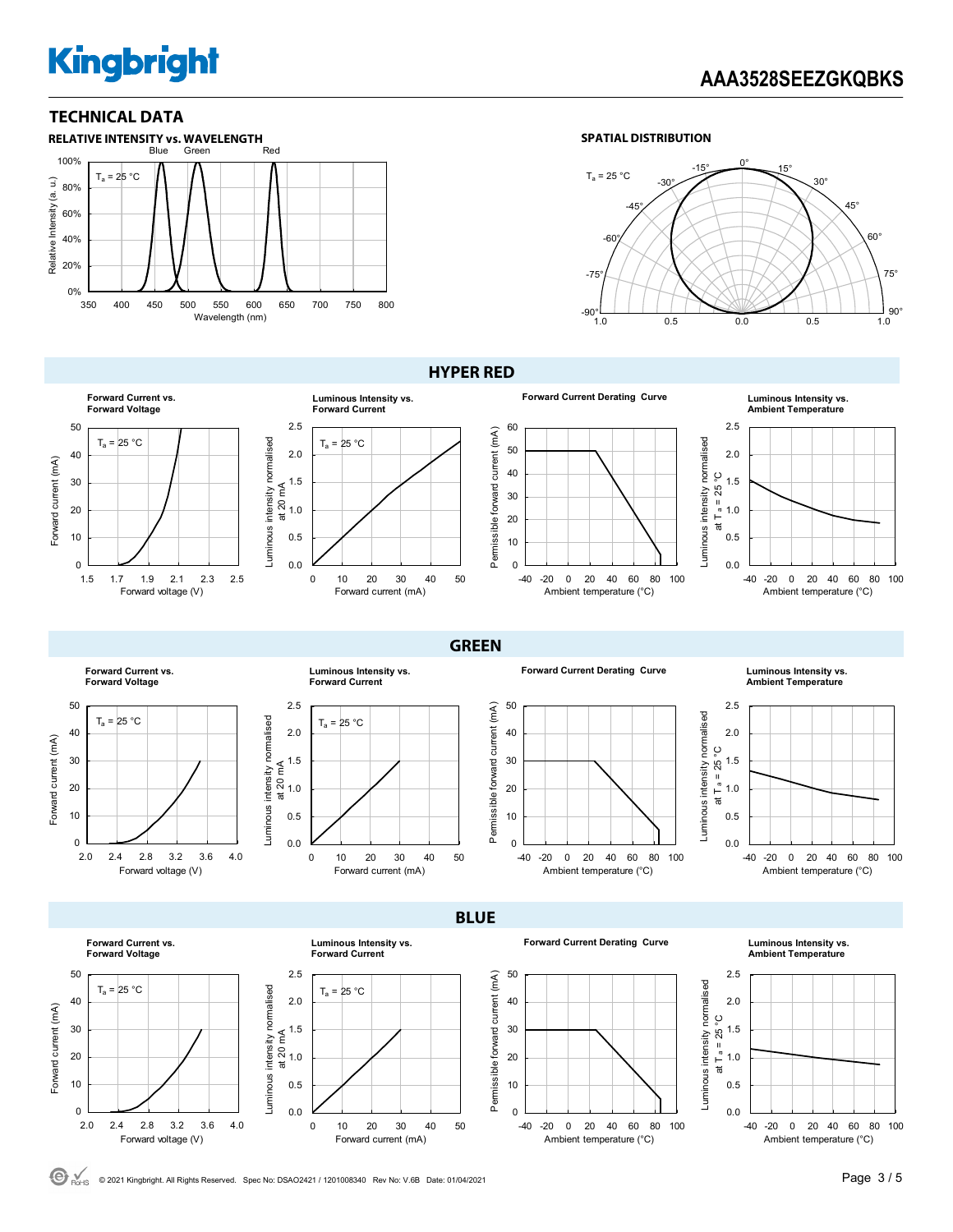# **AAA3528SEEZGKQBKS**

### **REFLOW SOLDERING PROFILE for LEAD-FREE SMD PROCESS**







**REEL DIMENSION** (units : mm)

**TAPE SPECIFICATIONS** (units : mm)



*Notes:* 

*1. Don't cause stress to the LEDs while it is exposed to high temperature. 1. Don't cause stress to the LEDs while it is exposed to high temp* 

*2. The maximum number of reflow soldering passes is 2 times. 3. Reflow soldering is recommended. Other soldering methods are not recommended as they might cause damage to the product.* 

## **HANDLING PRECAUTIONS**

Compare to epoxy encapsulant that is hard and brittle, silicone is softer and flexible. Although its characteristic significantly reduces thermal stress, it is more susceptible to damage by external mechanical force. As a result, special handling precautions need to be observed during assembly using silicone encapsulated LED products. Failure to comply might lead to damage and premature failure of the LED.

1. Handle the component along the side surfaces by using forceps or appropriate tools.



2. Do not directly touch or handle the silicone lens surface. It may damage the internal circuitry.



- 4-1. The inner diameter of the SMD pickup nozzle should not exceed the size of the LED to prevent air leaks.
- 4-2. A pliable material is suggested for the nozzle tip to avoid scratching or damaging the LED surface during pickup.
- 4-3. The dimensions of the component must be accurately programmed in the pick-and-place machine to insure precise pickup and avoid damage during production.
- 5. As silicone encapsulation is permeable to gases, some corrosive substances such as  $H_2S$  might corrode silver plating of lead frame. Special care should be taken if an LED with silicone encapsulation is to be used near such substances.

3. Do not stack together assembled PCBs containing exposed LEDs. Impact may scratch the silicone lens or damage the internal circuitry.